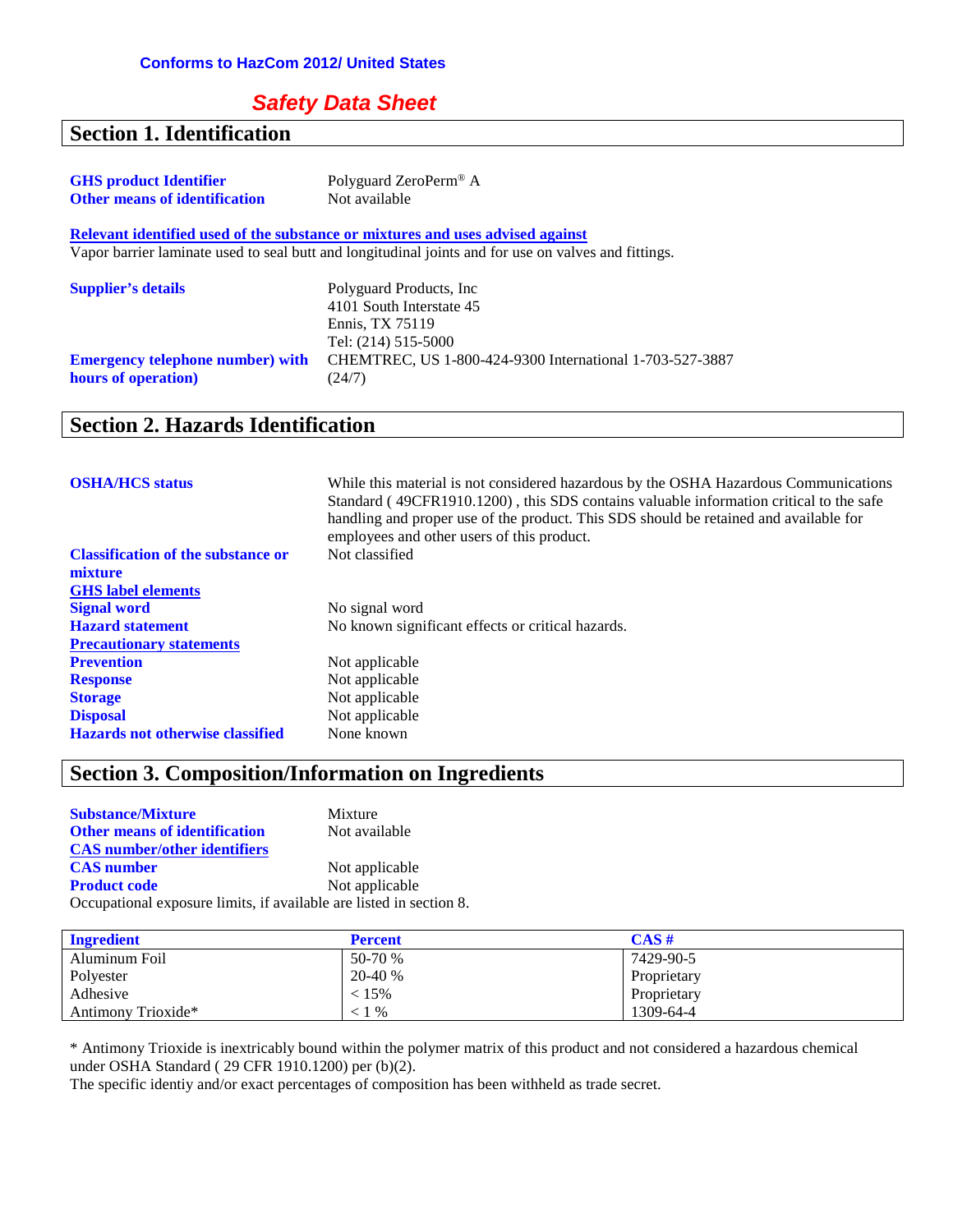## **Section 4. First Aid Measures**

| <b>Description of necessary first aid measures.</b> |
|-----------------------------------------------------|
|-----------------------------------------------------|

| <b>Eye contact</b>                                 | Immediately flush eyes with plenty of water, occasionally lifting the upper and lower<br>eyelids. Check for and remove any contact lenses. Get medical attention if symptoms |  |  |
|----------------------------------------------------|------------------------------------------------------------------------------------------------------------------------------------------------------------------------------|--|--|
|                                                    | occur.                                                                                                                                                                       |  |  |
| <b>Inhalation</b>                                  | Not likely to occur under normal use. Possible exposure to toxic fumes if burned.                                                                                            |  |  |
| <b>Skin contact</b>                                | Wash with soap and water. Get medical attention if symptoms occur.                                                                                                           |  |  |
| <b>Ingestion</b>                                   | Not likely to occur under normal use. Never give anything by mouth to an unconscious                                                                                         |  |  |
|                                                    | person. Get medical attention if symptoms appear.                                                                                                                            |  |  |
| Most important symptoms/effects, acute and delayed |                                                                                                                                                                              |  |  |
| <b>Potential acute health effects</b>              |                                                                                                                                                                              |  |  |
| <b>Eye contact</b>                                 | No known significant effects or critical hazards                                                                                                                             |  |  |
| <b>Inhalation</b>                                  | No known significant effects or critical hazards                                                                                                                             |  |  |
| <b>Skin contact</b>                                | No known significant effects or critical hazards                                                                                                                             |  |  |
| <b>Ingestion</b>                                   | No known significant effects or critical hazards                                                                                                                             |  |  |
| <b>Over-exposure signs/symptoms</b>                |                                                                                                                                                                              |  |  |
| <b>Eye contact</b>                                 | No known significant effects or critical hazards                                                                                                                             |  |  |
| <b>Inhalation</b>                                  | No known significant effects or critical hazards                                                                                                                             |  |  |
| <b>Skin contact</b>                                | No known significant effects or critical hazards                                                                                                                             |  |  |
| <b>Ingestion</b>                                   | No known significant effects or critical hazards                                                                                                                             |  |  |
|                                                    | Indication of immediate medical attention and special treatment needed, if necessary.                                                                                        |  |  |
| <b>Notes to physician:</b>                         | No specific treatment. Treat symptomatically. Contact poison treatment specialist                                                                                            |  |  |
|                                                    | immediately if large quantities have been ingested or inhaled.                                                                                                               |  |  |
| <b>Specific treatments</b>                         | No specific treatment                                                                                                                                                        |  |  |
| <b>Protection of first-aiders:</b>                 | No action shall be taken involving any personal risk or without suitable training.                                                                                           |  |  |

## **Section 5. Fire-Fighting Measures**

| <b>Extinguishing media</b>                 |                                                                                                                                                                          |
|--------------------------------------------|--------------------------------------------------------------------------------------------------------------------------------------------------------------------------|
| <b>Suitable extinguishing media</b>        | Use an extinguishing agent suitable for the surrounding fire.                                                                                                            |
| <b>Unsuitable extinguishing media</b>      | None known                                                                                                                                                               |
| <b>Specific hazards arising from the</b>   | No specific fire or explosion hazard.                                                                                                                                    |
| chemical                                   |                                                                                                                                                                          |
| <b>Hazardous thermal decomposition</b>     | Decomposition products may include the following materials:                                                                                                              |
| <b>products</b>                            | Carbon Dioxide                                                                                                                                                           |
|                                            | Carbon Monoxide                                                                                                                                                          |
|                                            | Sulfur oxides                                                                                                                                                            |
|                                            | Low MW hydrocarbons                                                                                                                                                      |
| <b>Special protective equipment</b>        | Fire-fighters should wear appropriate protective equipment and self-contained breathing<br>apparatus (SCBA) with a full-face piece operated in a positive pressure mode. |
| <b>Special protective actions for fire</b> | No special protection is required.                                                                                                                                       |
| <b>fighters</b>                            |                                                                                                                                                                          |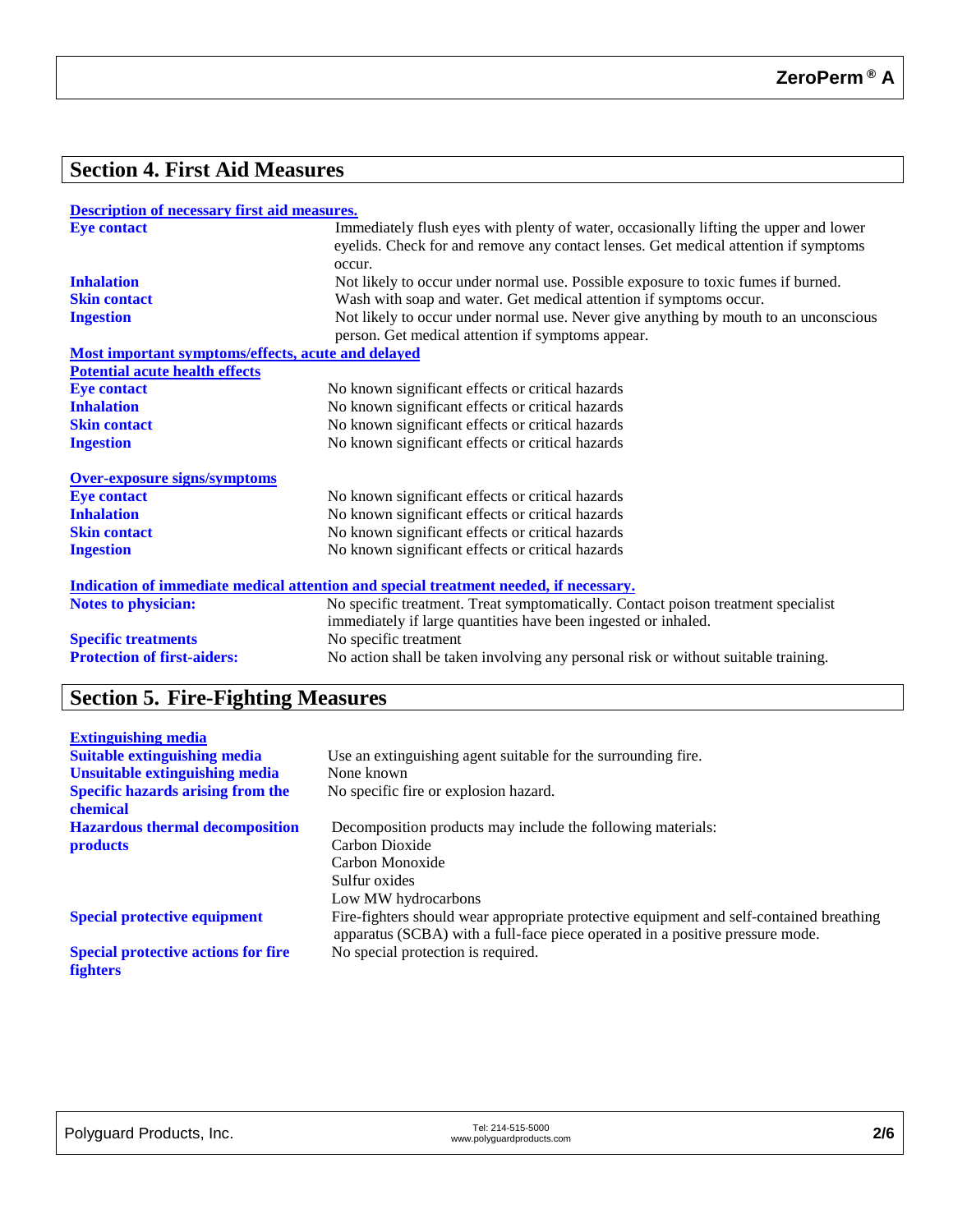#### **Section 6. Accidental Release Measures**

| <b>Personal precautions, protective equipment and emergency procedures.</b> |                                                                                                |  |  |
|-----------------------------------------------------------------------------|------------------------------------------------------------------------------------------------|--|--|
| For non emergency personal                                                  | Put on appropriate personal protective equipment.                                              |  |  |
| For emergency responders                                                    | If specialized clothing is required to deal with the spillage, take note of any information in |  |  |
|                                                                             | Section 8 on suitable and unsuitable materials.                                                |  |  |
| <b>Enviromental precautions</b>                                             | Not applicable                                                                                 |  |  |
| Methods and materials for containment and cleaning up                       |                                                                                                |  |  |
| <b>Spill</b>                                                                | Due to the physical state of this material, spills are not possible.                           |  |  |

## **Section 7. Handling and Storage**

#### **Precautions for safe handling**

| Put on appropriate personal protective equipment (see Section 8)                              |  |  |
|-----------------------------------------------------------------------------------------------|--|--|
| Eating, drinking and smoking should be prohibited in areas where material is handled,         |  |  |
| stored and processed. Workers should wash hands and face before eating, drinking and          |  |  |
| smoking. Remove contaminated clothing and protective equipment before entering eating         |  |  |
| areas. See section 8 for additional information on hygiene measures.                          |  |  |
| Store in accordance with local regulations. Store in original container protected from direct |  |  |
| sunlight in a dry cool and well-ventilated area away from incompatible materials (see         |  |  |
| section 10) and food and drink. Keep container tightly closed and sealed until ready to use.  |  |  |
| Do not store in unlabeled containers.                                                         |  |  |
|                                                                                               |  |  |

## **Section 8. Exposure Controls/Personal Protection**

| <b>Control parameters</b>               |                                                                                                                                                                                                                                                               |
|-----------------------------------------|---------------------------------------------------------------------------------------------------------------------------------------------------------------------------------------------------------------------------------------------------------------|
| <b>Occupational exposure limits</b>     | None                                                                                                                                                                                                                                                          |
| <b>Appropriate engineering controls</b> | No special ventilation requirements. Good ventilation should be sufficient to control<br>worker exposure to airborne contaminats.                                                                                                                             |
| <b>Environmental exposure controls</b>  | Emissions from ventilation or work process equipment should be checked to ensure they<br>comply with the requirements of environmental protection legislation.                                                                                                |
| <b>Hygiene measure</b>                  | Wash hands, forearms and face thoroughly after handling chemical products, before<br>eating, smoking, and using the lavatory and at the end of the working period. Ensure that<br>eyewash stations and safety showers are close to the work station location. |
| <b>Eye/face protection</b>              | Safety eyewear complying with an approved standard should be used when risk assessment<br>indicates this is necessary to avoid exposure to liquid splashes, mists, gases and dusts.                                                                           |
| <b>Skin Protection</b>                  |                                                                                                                                                                                                                                                               |
| <b>Hand protection</b>                  | Chemical-resistant, imprevious gloves complying with an approved standard should be<br>worn at all times when handling chemical products if a risk assessment indicates this is<br>necessary.                                                                 |
| <b>Body protection</b>                  | Personal protective equipment for the body should be selected based on the task being<br>preformed and the risks involved and should be approved by a specialist before handling<br>this product.                                                             |
| <b>Other skin protection</b>            | Appropriate footwear and any additional skin protection measures should be selected<br>based on the task being preformed and the risks involved and should be approved by a<br>specialist before handling this product.                                       |
| <b>Respiratory protection</b>           | No respiratory protection required for use with this product.                                                                                                                                                                                                 |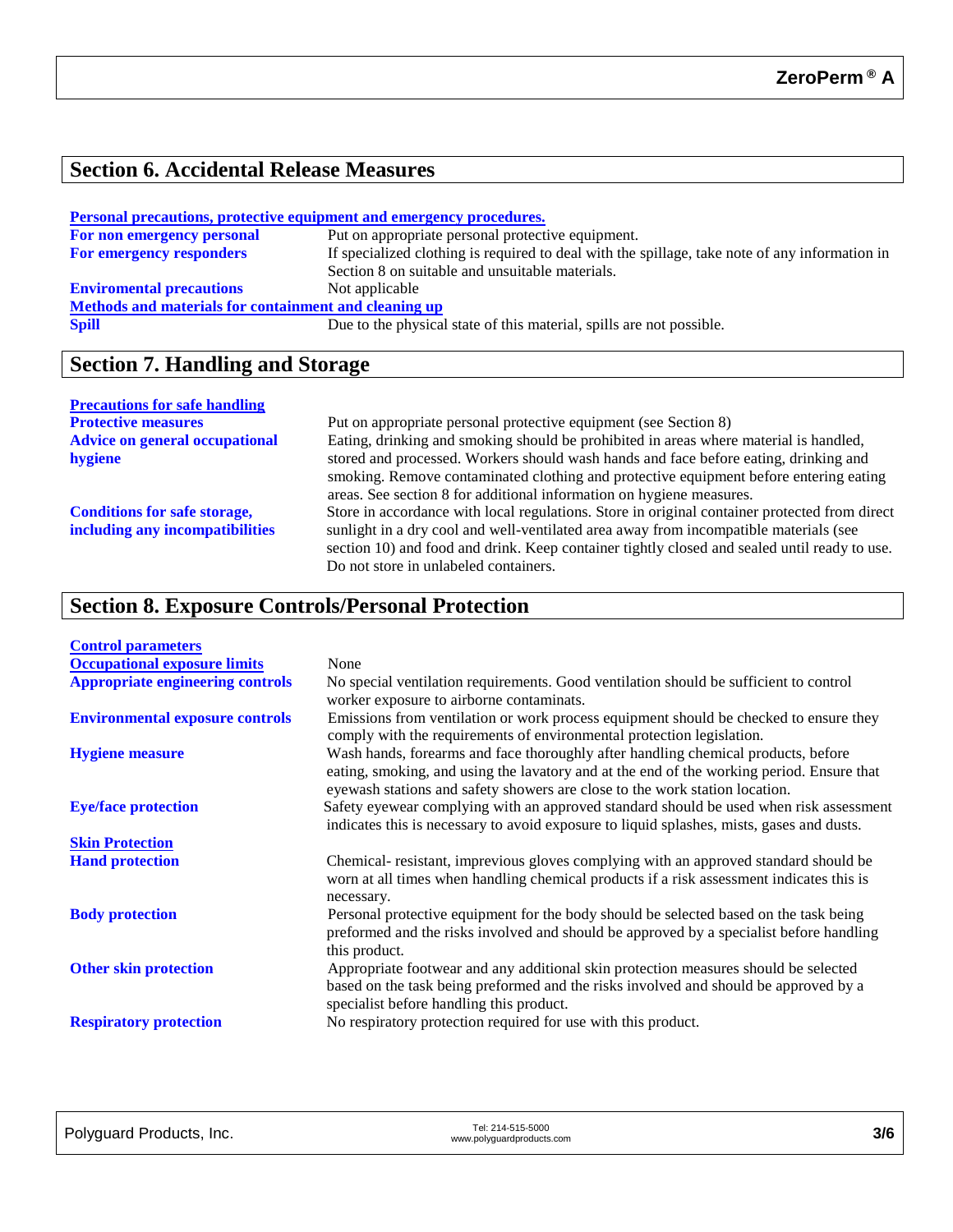## **9. Physical and Chemical Properties**

|  | <b>Appearance</b> |  |  |  |  |
|--|-------------------|--|--|--|--|
|--|-------------------|--|--|--|--|

| <b>Physical state</b>                             | Solid                 |
|---------------------------------------------------|-----------------------|
| <b>Color</b>                                      | Silver/White          |
| <b>Odor</b>                                       | Acrylic adhesive like |
| <b>Odor threshold</b>                             | Not available         |
| $\mathbf{p}$ H                                    | Not applicable        |
| <b>Melting point</b>                              | Not available         |
| <b>Boiling point</b>                              | Not available         |
| <b>Flash Point</b>                                | Not determined        |
| <b>Burning time</b>                               | Not determined        |
| <b>Burning rate</b>                               | Not determined        |
| <b>Evaporation rate:</b>                          | Not applicable        |
| <b>Flammability (solid, gas)</b>                  | Not applicable        |
| Lower & upper explosive                           | Not applicable        |
| (flammable) limits                                |                       |
| <b>Vapor density</b>                              | Not applicable        |
| <b>Vapor pressure</b>                             | Not applicable        |
| <b>Relative density</b>                           | 1.09                  |
| <b>Solubility</b>                                 | Insoluble in water    |
| <b>Partition coefficient: n-</b><br>octanol/water | Not available         |
| <b>Auto-</b> ignition temperature                 | Not applicable        |
| <b>Decomposition temperature</b>                  | Not applicable        |
| <b>SADT</b>                                       | Not applicable        |
| <b>Viscosity</b>                                  | Not applicable        |
| <b>VOC</b>                                        | 0 g/l                 |
|                                                   |                       |

## **Section 10. Stability and Reactivity**

| <b>Reactivity</b>               | No specific test data related to reactivity available for this product or its ingredients. |
|---------------------------------|--------------------------------------------------------------------------------------------|
| <b>Chemical stability</b>       | This product is stable.                                                                    |
| <b>Possibility of hazardous</b> | Under normal conditions of storage and use, hazardous decomposition products should not be |
| <b>reactions</b>                | produced.                                                                                  |
| <b>Conditions to avoid:</b>     | No specific data.                                                                          |
| <b>Incompatible materials</b>   | Reactive or incompatible with the following materials: Oxidizing materials                 |
| <b>Hazardous decomposition</b>  | Under normal conditions of storage and use, hazardous decomposition products should not be |
| <b>products</b>                 | produced.                                                                                  |

## **Section 11. Toxicological Information**

| <b>Information on toxicological effects</b> |                            |
|---------------------------------------------|----------------------------|
| <b>Acute toxicity</b>                       | There is no data available |
| <b>Irritation/Corrosion</b>                 |                            |
| <b>Skin</b>                                 | There is no data available |
| <b>Eyes</b>                                 | There is no data available |
| <b>Respiratory</b>                          | There is no data available |
| <b>Sensitization</b>                        |                            |
| <b>Skin</b>                                 | There is no data available |
| <b>Respiratory</b>                          | There is no data available |
| <b>Mutagenicity</b>                         | There is no data available |
| <b>Carcinogenicity</b>                      | There is no data available |
|                                             |                            |

Tel: 214-515-5000<br>www.polyguard Products, Inc. Tel: 214-515-5000 Tel: 214-515-5000<br>www.polyguardproducts.com **4/6**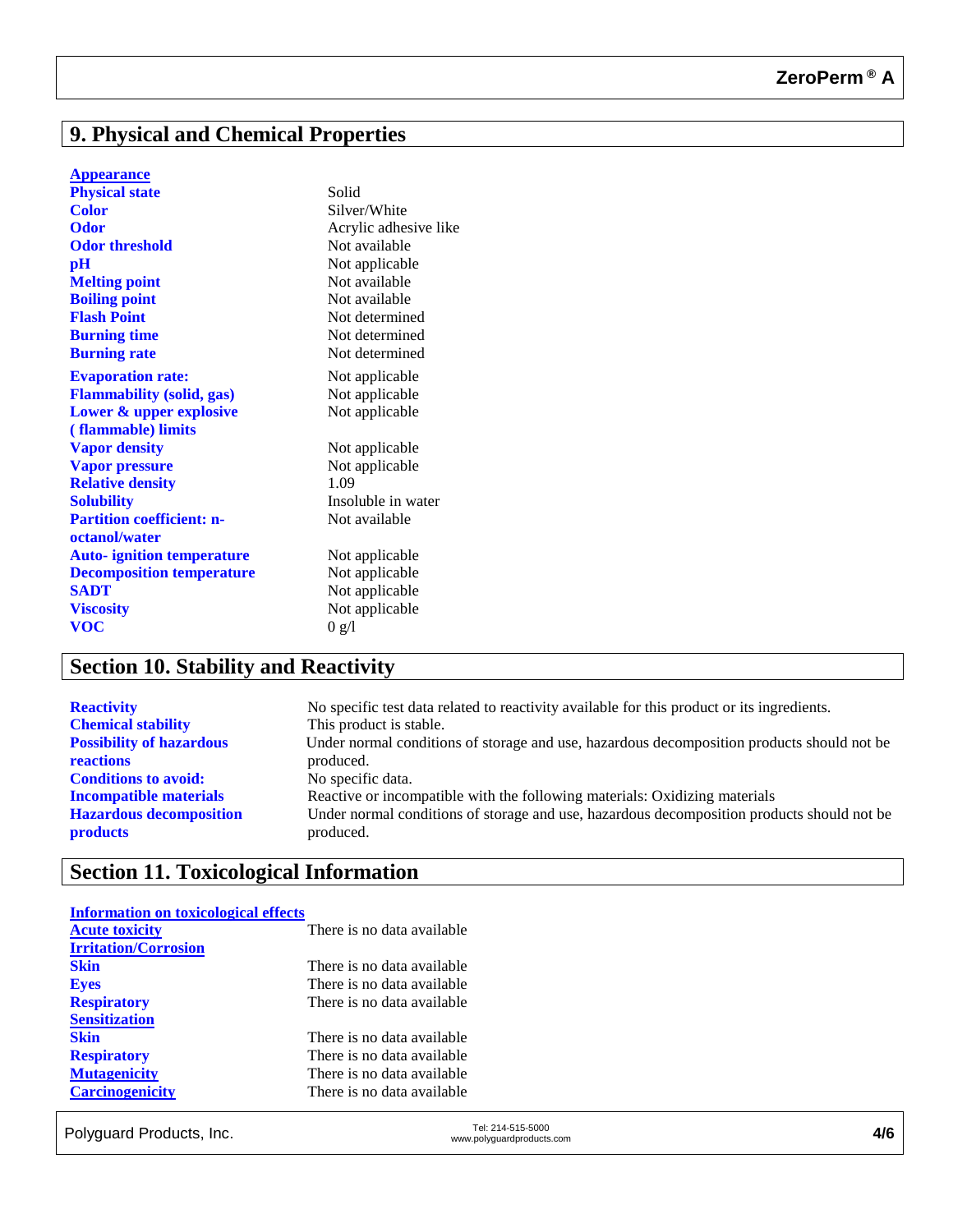# **Section 11. Toxicological Information**

| <b>Reproductive toxicity</b>            | There is no data available                                                          |
|-----------------------------------------|-------------------------------------------------------------------------------------|
| <b>Specific target organ toxicity</b>   | There is no data available                                                          |
| (single exposure)                       |                                                                                     |
| <b>Specific target organ toxicity</b>   | There is no data available                                                          |
| (repeated exposure)                     |                                                                                     |
| <b>Aspiration hazard</b>                | There is no data available                                                          |
| <b>Information on the likely routes</b> | Routes of entry anticipated: dermal                                                 |
| of exposure                             | Routes of entry not anticipated: Oral, inhalation, ingestion                        |
| <b>Potential acute health effects</b>   |                                                                                     |
| <b>Eye contact</b>                      | No known significant effects or critical hazards                                    |
| <b>Inhalation</b>                       | No known significant effects or critical hazards                                    |
| <b>Skin contact</b>                     | No known significant effects or critical hazards                                    |
| <b>Ingestion</b>                        | No known significant effects or critical hazards                                    |
|                                         | Symptoms related to the physical, chemical and toxicological characteristics        |
| <b>Eye contact</b>                      | No known significant effects or critical hazards                                    |
| <b>Inhalation</b>                       | No known significant effects or critical hazards                                    |
| <b>Skin contact</b>                     | No known significant effects or critical hazards                                    |
| <b>Ingestion</b>                        | No known significant effects or critical hazards                                    |
|                                         | Delayed and immediate effects and chronic effects from short and long term exposure |
| <b>Short term exposure</b>              |                                                                                     |
| <b>Potential immediate effects</b>      | No known significant effects or critical hazards                                    |
| <b>Potential delayed effects</b>        | No known significant effects or critical hazards                                    |
| <b>Long term exposure</b>               |                                                                                     |
| <b>Potential immediate effects</b>      | No known significant effects or critical hazards                                    |
| <b>Potential delayed effects</b>        | No known significant effects or critical hazards                                    |
| <b>Potential chronic health effects</b> |                                                                                     |
| <b>General</b>                          | No known significant effects or critical hazards                                    |
| <b>Carcinogenicity</b>                  | No known significant effects or critical hazards                                    |
| <b>Mutagenicity</b>                     | No known significant effects or critical hazards                                    |
| <b>Teratogenicity</b>                   | No known significant effects or critical hazards                                    |
| <b>Developmental effects</b>            | No known significant effects or critical hazards                                    |
| <b>Fertility effects</b>                | No known significant effects or critical hazards                                    |
| <b>Target organs</b>                    | No known significant effects or critical hazards                                    |
|                                         |                                                                                     |
| <b>Numerical measures of toxicity</b>   |                                                                                     |
| <b>Acute toxicity estimates</b>         | There is no data available                                                          |

# **Section 12. Ecological Information**

| <b>Toxicity</b>                         | There is no data available                       |
|-----------------------------------------|--------------------------------------------------|
| <b>Persistence and degradability</b>    | There is no data available                       |
| <b>Bioaccumulative potential</b>        | There is no data available                       |
| <b>Mobility in soil</b>                 |                                                  |
| <b>Soil/water partition coefficient</b> | Not applicable                                   |
| (Koc)                                   |                                                  |
| <b>Other adverse effects</b>            | No known significant effects or critical hazards |
|                                         |                                                  |

| Polyguard Products, Inc. | Tel: 214-515-5000         |     |
|--------------------------|---------------------------|-----|
|                          | www.polyquardproducts.com | 5/6 |